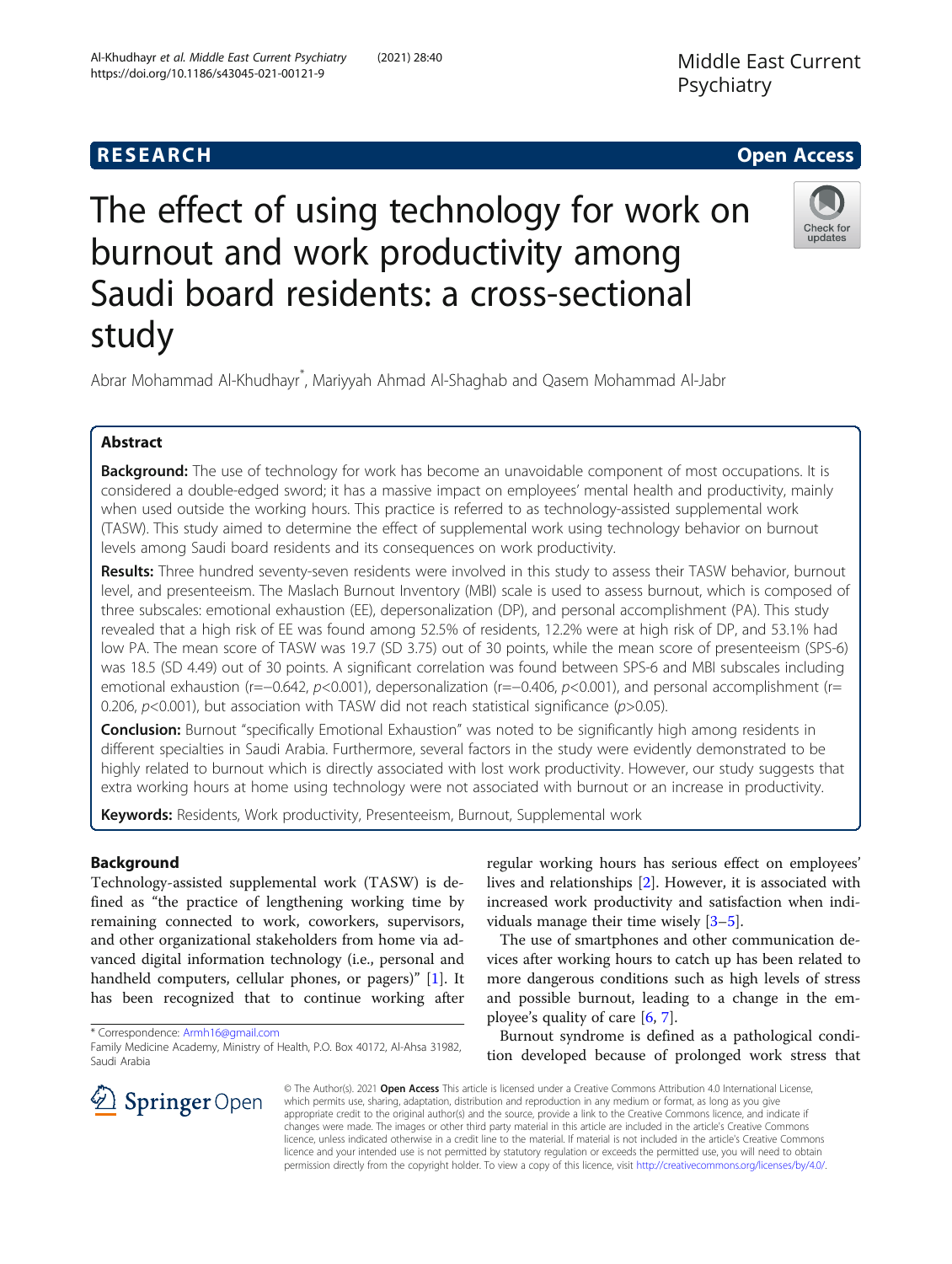affects the person's emotions and adaptation. According to Maslach, burnout syndrome has three dimensions: personal achievement, depersonalization, and emotional exhaustion [\[7,](#page-8-0) [8\]](#page-8-0). About 50% of physicians worldwide report suffering from at least one of those three dimensions. In a sequence of that, physician's mental health and job satisfaction have been decreased and lead to reductions in the work productivity and quality of patient care [\[9](#page-8-0)]. In Saudi Arabia, many studies reported moderate to high burnout levels among physicians, similar to the global average  $[10-13]$  $[10-13]$  $[10-13]$ . In several international studies, the highest level of burnout was seen in resident physicians compared to medical students and practicing physicians due to different stressors such as time demands, lack of control over time management, work planning, work environments, difficult job situations, and interpersonal relationships [\[14](#page-8-0), [15](#page-8-0)].

Work productivity can manifest as either absenteeism when an employee is not present at work or low presenteeism when an employee presents physically at work but not meeting the standard quantity or quality of work [[16,](#page-8-0) [17\]](#page-8-0). This can lead to severe problems, especially when it comes to the healthcare workplace. Additionally, a significant correlation was found between low productivity and making mistakes [\[18](#page-8-0)]. Therefore, many healthcare employees try to increase their work productivity by bringing work at home after official working hours using technology such as smartphones and computers.

However, due to the lack of data that investigates the impact of burnout and its risk factors on work productivity in Saudi Arabia, we aimed in this study to determine the relationship between burnout and work productivity among Saudi board residents, as well as to clarify the effect of using technology to supplement work on burnout and work productivity. The result of this study will support the database on work productivity in relation to burnout and its risk factors in the Middle East and Saudi Arabia in specific. It will also be useful for preparing of occupational wellness programs as health promotion in the workplace is necessary for maximum efficiency.

#### Methods

A cross-sectional study was conducted between October 2019 and March 2020 using an online survey. The survey includes five sections: general sociodemographic data; working conditions; Stanford Presenteeism Scale (SPS-6) measured on a 5-item Likert scale to assess the lost work productivity in which higher scores indicate higher presenteeism; technology-assisted supplemental work scale (TASW) measured on a 5-item Likert scale to assess the attitude of using technology to do jobrelated work outside the working hours in which higher scores indicate more supplemental work using technology; and lastly, Maslach Burnout Inventory (MBI) scale measured on a 7-item Likert scale to assess the burnout status which is composed of three subscales: emotional exhaustion (EE), depersonalization (DP), and personal accomplishment (PA). Higher EE and DP scores indicate higher levels of burnout, while higher PA scores indicate lower burnout levels. All three scales used are validated.

In Saudi Arabia, residency is a postgraduate training period in a specific medical specialty designed according to the Saudi Commission for Health Specialties (SCFHS) curriculum. The minimum duration of residency programs is 3 years, and each year considers a residency level with minimum core requirements that every trainee must accomplish to be promoted to the next level and finally become board certified [[19\]](#page-8-0).

The survey link was distributed in October 2019 via email through SCFHS among all registered residents in general residency programs who spend at least 3 months in the program. The email was sent again as a reminder in January 2019.

Total number of emails was 8620. According to population size, 368 residents were needed for this study. Four hundred forty-nine completed the survey with a 79% completion rate. We exclude some respondents who were pregnant or have their baby recently or were on medical leave as these factors might affect the study's results. Therefore, the total number of residents included in this study is 377.

Descriptive statistics have been presented using counts, proportions (%), range, mean, and standard deviation whenever appropriate. The comparison between MBI subscales versus sociodemographic characteristics and working conditions of residents had been conducted using the Mann-Whitney U test (2 categories) and the Kruskal-Wallis test (3 categories).  $p$  <0.05 was considered statistically significant. Normality, statistical interactions, and collinearity (i.e., variance inflation factor) were also assessed with the Kolmogorov-Smirnov and Shapiro-Wilk test; p-value <0.05 was considered as skewed data. Non-parametric correlation procedures were also conducted to determine the linear relationship between MBI subscales, SPS-6, and TASW. All data analyses were performed using Statistical Packages for Software Sciences (SPSS) version 21 Armonk, New York, IBM Corporation.

#### Results

Three hundred seventy-seven residents were involved in this study. Table [1](#page-2-0) presents the sociodemographic characteristics as well as the working condition of the residents. The age range of residents was from 24 to 44 years old (mean 28.9 years), with the majority of them (67.9%) in the younger age group (<30 years). More than half (55.4%) were females, and the data were the same for married (56.5%). Furthermore, most of them had no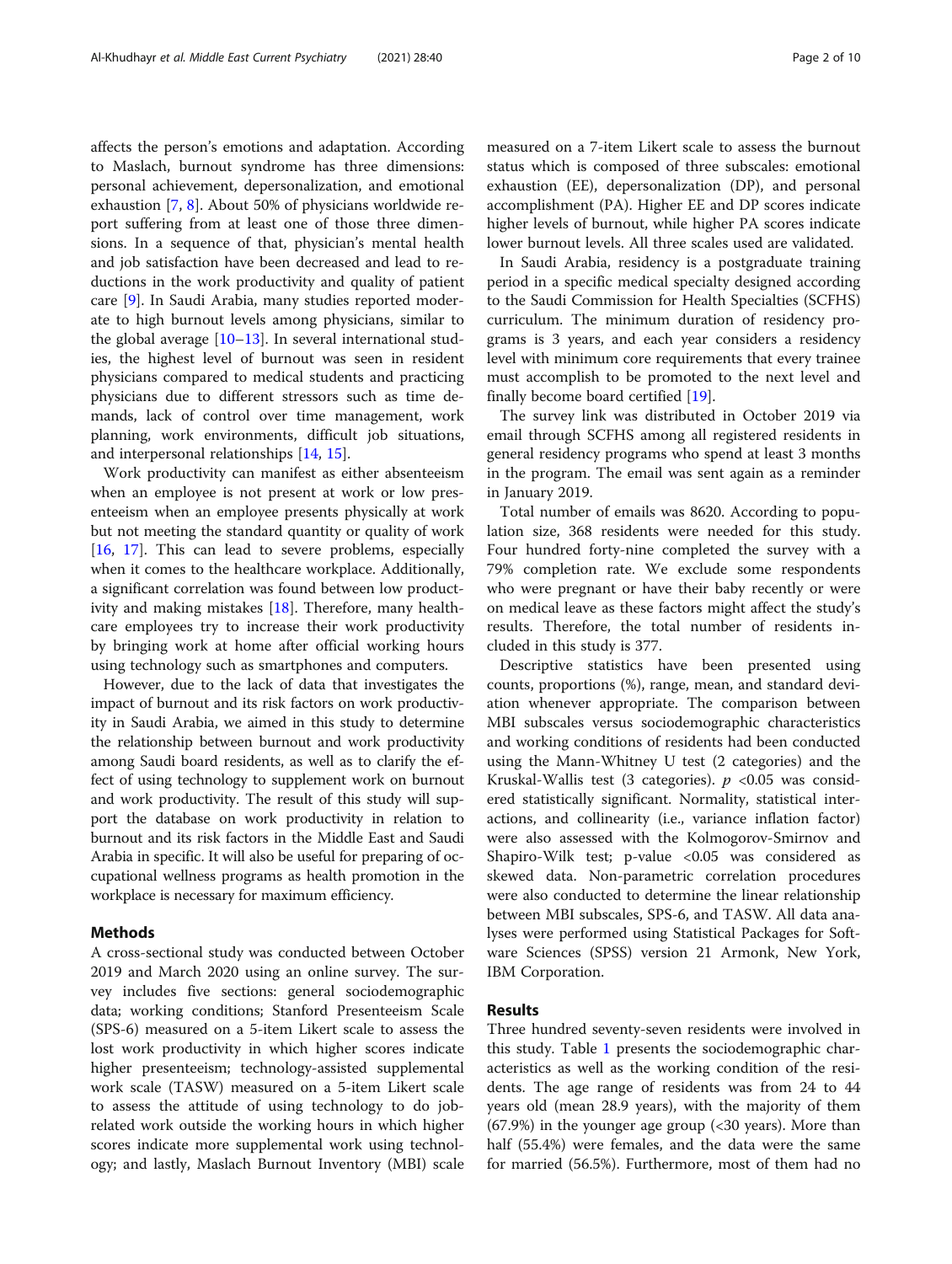<span id="page-2-0"></span>**Table 1** Sociodemographic characteristics and working condition of residents ( $n=377$ )

| Study data                                                                                                                                                                                                                      | N (%)           |
|---------------------------------------------------------------------------------------------------------------------------------------------------------------------------------------------------------------------------------|-----------------|
| Age group                                                                                                                                                                                                                       |                 |
| <30 years                                                                                                                                                                                                                       | 256 (67.9%)     |
| $\geq$ 30 years                                                                                                                                                                                                                 | 121 (32.1%)     |
| Gender                                                                                                                                                                                                                          |                 |
| Male                                                                                                                                                                                                                            | 168 (44.6%)     |
| Female                                                                                                                                                                                                                          | 209 (55.4%)     |
| Marital status                                                                                                                                                                                                                  |                 |
| Single                                                                                                                                                                                                                          | 154 (40.8%)     |
| Married                                                                                                                                                                                                                         | 213 (56.5%)     |
| Divorced or widowed                                                                                                                                                                                                             | 10 (02.7%)      |
| Number of children                                                                                                                                                                                                              |                 |
| None                                                                                                                                                                                                                            | 221 (58.6%)     |
| One                                                                                                                                                                                                                             | 84 (22.3%)      |
| More than one                                                                                                                                                                                                                   | 72 (19.1%)      |
| Residency training program                                                                                                                                                                                                      |                 |
| Ob-Gyne                                                                                                                                                                                                                         | 35 (8.86%)      |
| Internal medicine                                                                                                                                                                                                               | 80 (20.25%)     |
| General surgery                                                                                                                                                                                                                 | 30 (7.59%)      |
| Family medicine                                                                                                                                                                                                                 | 125<br>(31.65%) |
| Pediatric                                                                                                                                                                                                                       | 31 (7.85%)      |
| Other (otolaryngology, ophthalmology, radiology, orthopedic, cardiology, neurology, urology, pathology, dermatology, psychiatry,<br>anesthesia, clinical biochemistry, critical care, preventive medicine and plastic surgery ) | 87 (22.03%)     |
| Residency level                                                                                                                                                                                                                 |                 |
| R1                                                                                                                                                                                                                              | 66 (17.5%)      |
| R <sub>2</sub>                                                                                                                                                                                                                  | 101 (26.8%)     |
| R3                                                                                                                                                                                                                              | 120 (31.8%)     |
| R4                                                                                                                                                                                                                              | 70 (18.6%)      |
| R <sub>5</sub>                                                                                                                                                                                                                  | 20 (05.3%)      |
| R <sub>6</sub>                                                                                                                                                                                                                  | $\mathbf 0$     |
| Location of center                                                                                                                                                                                                              |                 |
| Central region                                                                                                                                                                                                                  | 67 (17.8%)      |
| Eastern region                                                                                                                                                                                                                  | 210 (55.7%)     |
| Western region                                                                                                                                                                                                                  | 81 (21.5%)      |
| Southern region                                                                                                                                                                                                                 | 08 (02.1%)      |
| Northern region                                                                                                                                                                                                                 | 07 (01.9%)      |
| Other gulf countries                                                                                                                                                                                                            | 04 (01.1%)      |
| Type of center                                                                                                                                                                                                                  |                 |
| Government                                                                                                                                                                                                                      | 356 (94.4%)     |
| Private                                                                                                                                                                                                                         | 21 (05.6%)      |
| Mainly used type of medical records                                                                                                                                                                                             |                 |
| Paper                                                                                                                                                                                                                           | 153 (40.6%)     |
| Electronic                                                                                                                                                                                                                      | 224 (59.4%)     |
| Received hospital calls within the last month                                                                                                                                                                                   |                 |
| Yes                                                                                                                                                                                                                             | 244 (64.7%)     |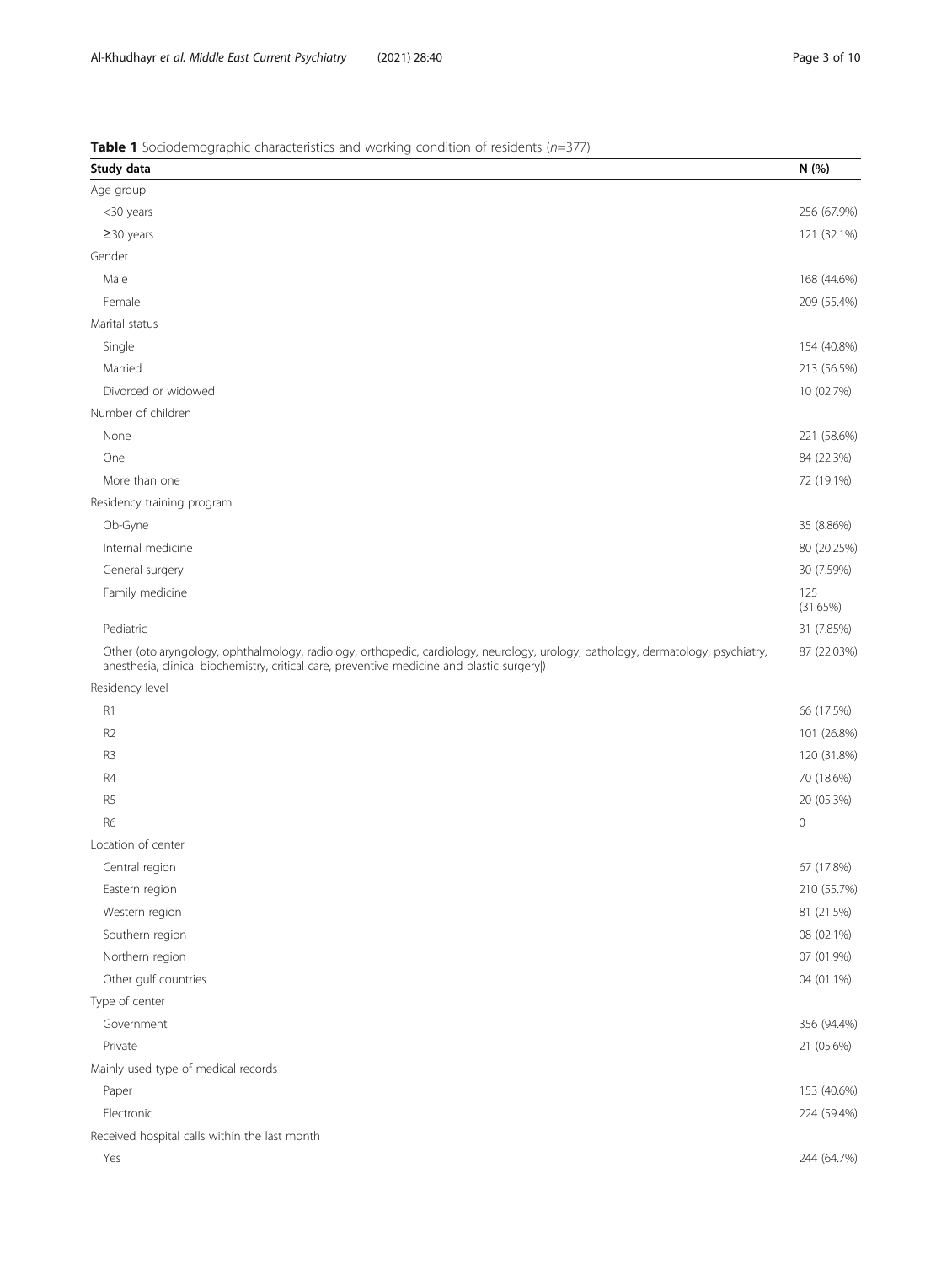children (58.6%), while 22.3% had one child. The most commonly mentioned resident level was R3 (31.8%) and R2 (26.8%). With regard to the location of the center, more than half (55.7%) were working in the Eastern region (55.7%), followed by the Western region (21.5%). Regarding the type of center, nearly all (94.4%) were working at the government center, with the mainly used type of medical records was electronic (59.4%). Likewise, nearly two-thirds of residents (64.7%) used to receive hospital calls within the last month, with more than five calls was the most frequent number of received calls (51.2%). In addition, the proportion of residents that stated that they would agree or strongly agree when asked if they would choose the specialty again was 25.2% and 31.3%, respectively.

Table 2 shows the descriptive statistics for SPS-6, TASW, and MBI subscales. Following the results, the mean score of SPS-6 was 18.5 (SD 4.49) out of 30 points while the mean score for TASW was 19.7 (SD 3.75) out of 30 points. For MBI subscales, the mean scores of emotional exhaustion, depersonalization, and personal accomplishment were 12.1, 6.13, and 12.6, respectively.

Figure [1](#page-4-0) elaborates the level of burnout based on MBI subscales. Based on the cutoff points of 6 and 12, more than half of the residents (52.5%) were classified as having high emotional exhaustion while only 12.2% had high depersonalization whereas low personal accomplishment was detected among 53.1% of residents.

Table [3](#page-4-0) describes the spearman correlation between MBI subscales, SPS-6, and TASW. Based on the results, an inverse correlation was found between SPS-6 and MBI subscales, including emotional exhaustion (r= −0.642, p<0.001) and depersonalization (r=−0.406, p< 0.001) but showed positive correlation with personal accomplishment ( $r=0.206$ ,  $p<0.001$ ). We also found out that emotional exhaustion has highly positive significant correlation with depersonalization while personal accomplishment showed inverse correlation with depersonalization. On the other hand, MBI subscales showed no significant correlation with TASW (p>0.05) while the correlation between SPS-6 and TSAW did not reach statistical significance (p>0.05).

When measuring the association between the MBI subscales and the sociodemographic characteristics of the residents, we have learned from Table [4](#page-5-0) that only gender showed significant association with emotional exhaustion (t=−0.295, p=0.031). Other variables such as age group, marital status, and having children showed no significant association with MBI subscales (all  $p > 0.05$ ). When measuring the association between MBI subscales and the working condition of residents, it was revealed that resident program showed significant association with emotional exhaustion (F=2.822, p=0.036) and depersonalization (F=2.098, p=0.037) but not with personal accomplishment (F=1.558, p=0.095). We also observed that location of center showed positive

**Table 2** Outcome of SPS-6, TASW, and MBI subscale inventory score ( $n=377$ )

| <b>Variables</b>        | Possible range | Actual range | Mean $\pm$ SD   | Mean % |
|-------------------------|----------------|--------------|-----------------|--------|
| SPS-6 score             | $6 - 30$       | $6 - 30$     | $18.5 \pm 4.49$ | 61.7%  |
| TASW score              | $6 - 30$       | $6 - 28$     | $19.7 \pm 3.75$ | 65.7%  |
| MBI scale score         |                |              |                 |        |
| Emotional exhaustion    | $0 - 18$       | $0 - 18$     | $12.1 \pm 4.66$ | 67.2%  |
| Depersonalization       | $0 - 18$       | $0 - 18$     | $6.13 \pm 4.86$ | 34.1%  |
| Personal accomplishment | $0 - 18$       | $0 - 18$     | $12.6 \pm 3.63$ | 70.0%  |

SPS-6 Stanford Presenteeism Scale, TASW Technology assisted supplemental work, MBI Maslach Burnout Inventory scale

|  |  |  | <b>Table 1</b> Sociodemographic characteristics and working condition of residents (n=377) (Continued) |
|--|--|--|--------------------------------------------------------------------------------------------------------|

| Study data                      | N (%)       |
|---------------------------------|-------------|
| No                              | 133 (35.3%) |
| Number of hospital calls        |             |
| $\leq$ 5 calls                  | 119 (48.8%) |
| >5 calls                        | 125 (51.2%) |
| would choose my specialty again |             |
| Strongly disagree               | 40 (10.6%)  |
| Disagree                        | 34 (09.0%)  |
| Neutral                         | 90 (23.9%)  |
| Agree                           | 95 (25.2%)  |
| Strongly agree                  | 118 (31.3%) |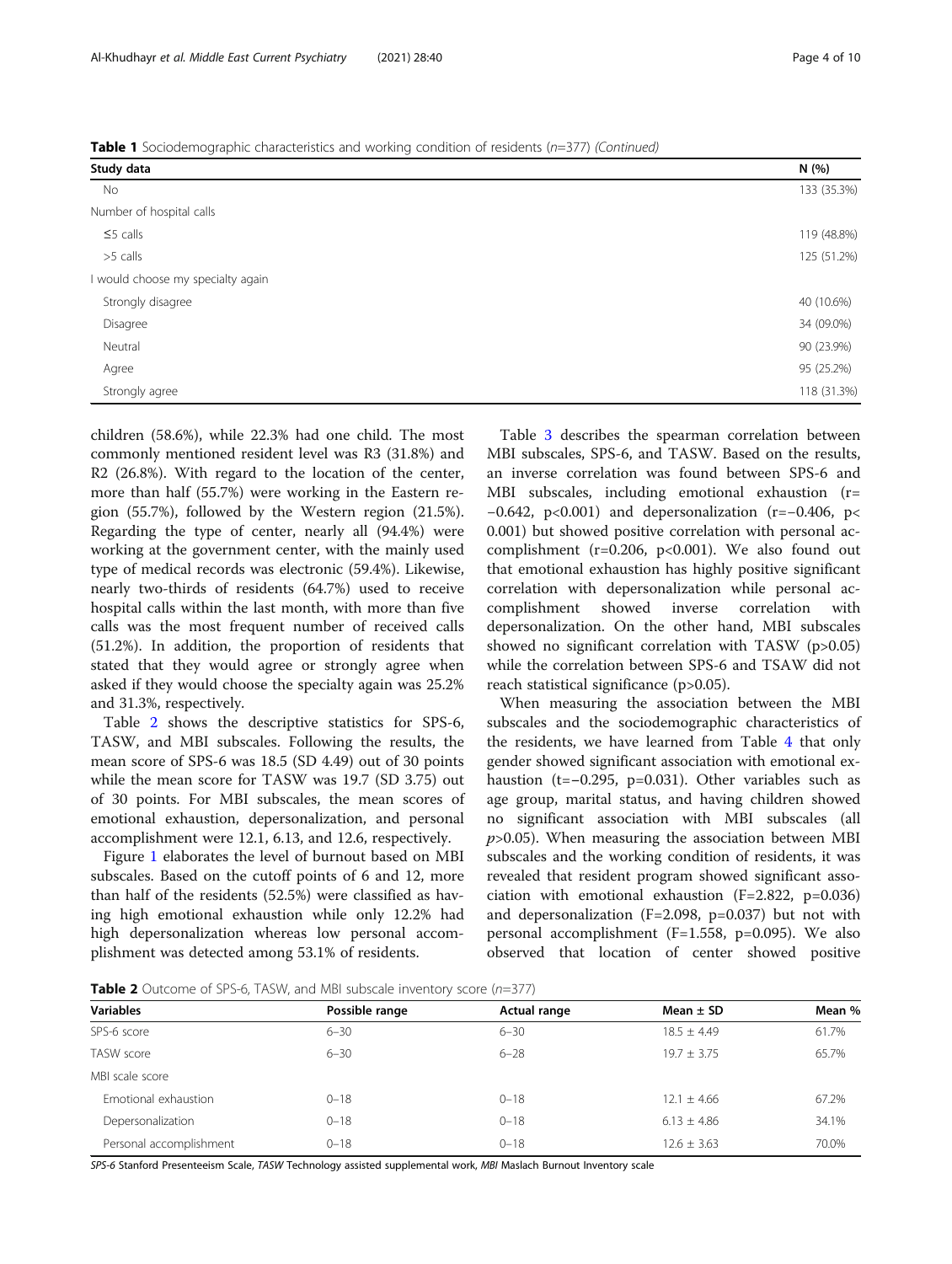<span id="page-4-0"></span>

association with emotional exhaustion (T=1.438, p=0.046) and depersonalization (T=2.248, p=0.024), but no significant association with personal accomplishment (T=1.057, p=0.284). Furthermore, received hospital calls had significant association with emotional exhaustion (T=5.127,  $p$ < 0.001) and depersonalization  $(T=2.628, p=0.003)$ . Additionally, choosing my specialty again showed significant association in all MBI subscales, including emotional exhaustion (F=11.442,  $p<0.001$ ), depersonalization (F=5.554, p=0.014), and personal accomplishment (F=4.896, p= 0.007). Only resident levels showed no significant association with MBI subscales  $(p>0.05)$  $(p>0.05)$  $(p>0.05)$  (Table 5).

When measuring the association between presenteeism and TASW, it was found that males  $(T=2.736, p=$ 0.026) and those who have children  $(T=2.888, p=0.005)$ had significantly higher presenteeism score than their counterparts while those residents with pediatrics specialty (F=2.410, p=0.037) showed significantly lower presenteeism score. In TASW, only younger age group (<30 years) showed significantly lower TASW score (T= 2.888, p=0.006). Other sociodemographic variables and working conditions of the residents did not show significant difference with TASW (all  $p > 0.05$ ) (Table [6](#page-7-0)).

#### **Discussion**

It is a well-known fact that in the medical field, taking measures to prevent illness is a better approach than

treating the illness after it has occurred. This case is also similar to burnout. However, to apply preventive measures, someone has to have a better understanding of the causes and root of the problem. There were limited studies that examined supplemental working hours among residents and their effect on burnout and work productivity. The present study is one of the few studies that evaluated the subject mentioned above. In this study, EE was high among 52.5% of residents, while only 12.2% had a higher risk in DP and 53.1% had low PA (mean score 12.1, 12.6, and 6.13 out of 18 points, respectively). Several studies in Saudi Arabia reported a high prevalence of EE and DP varying from 15.7 to 54% [[11](#page-8-0)–[13](#page-8-0), [16](#page-8-0)], which was consistent with our study.

Similarly, reports indicated that the prevalence of burnout among medical residents was high, ranging from 62.8 to 93.7%  $[20-24]$  $[20-24]$  $[20-24]$ . In abroad, one of the recent papers reported that high EE and DP were found among 21.5% and 41.9% of residents, while low PA accounted for 34% [\[20](#page-8-0)] which was in line with our results. The current data of burnout among medical residents in Saudi Arabia is alarming, and there should be a systematic approach to address this issue. Furthermore, it is also important to understand the effect of burnout among medical residents. To attain this, more studies are needed to determine which factors showed a significant effect on burnout.

Table 3 Spearman correlation between MBI subscales, SPS-6, and TASW (n=377)

| <b>Variables</b>             | SPS-6       | <b>TASW</b> | EE         | DP        | PA |  |  |  |  |  |
|------------------------------|-------------|-------------|------------|-----------|----|--|--|--|--|--|
| SPS-6 score                  |             |             |            |           |    |  |  |  |  |  |
| TASW score                   | $-0.011$    |             |            |           |    |  |  |  |  |  |
| Emotional exhaustion (EE)    | $-0.642$ ** | $-0.030$    |            |           |    |  |  |  |  |  |
| Depersonalization (DP)       | $-0.406$ ** | $-0.037$    | $0.565$ ** |           |    |  |  |  |  |  |
| Personal accomplishment (PA) | $0.206$ **  | 0.037       | $-0.025$   | $-0.113*$ |    |  |  |  |  |  |

SPS-6 Stanford Presenteeism Scale, TASW technology-assisted supplemental work, MBI Maslach Burnout Inventory scale

\* Correlation was significant at p<0.05 level (2-tailed)

\*\* Correlation was significant at  $p<0.01$  level (2-tailed)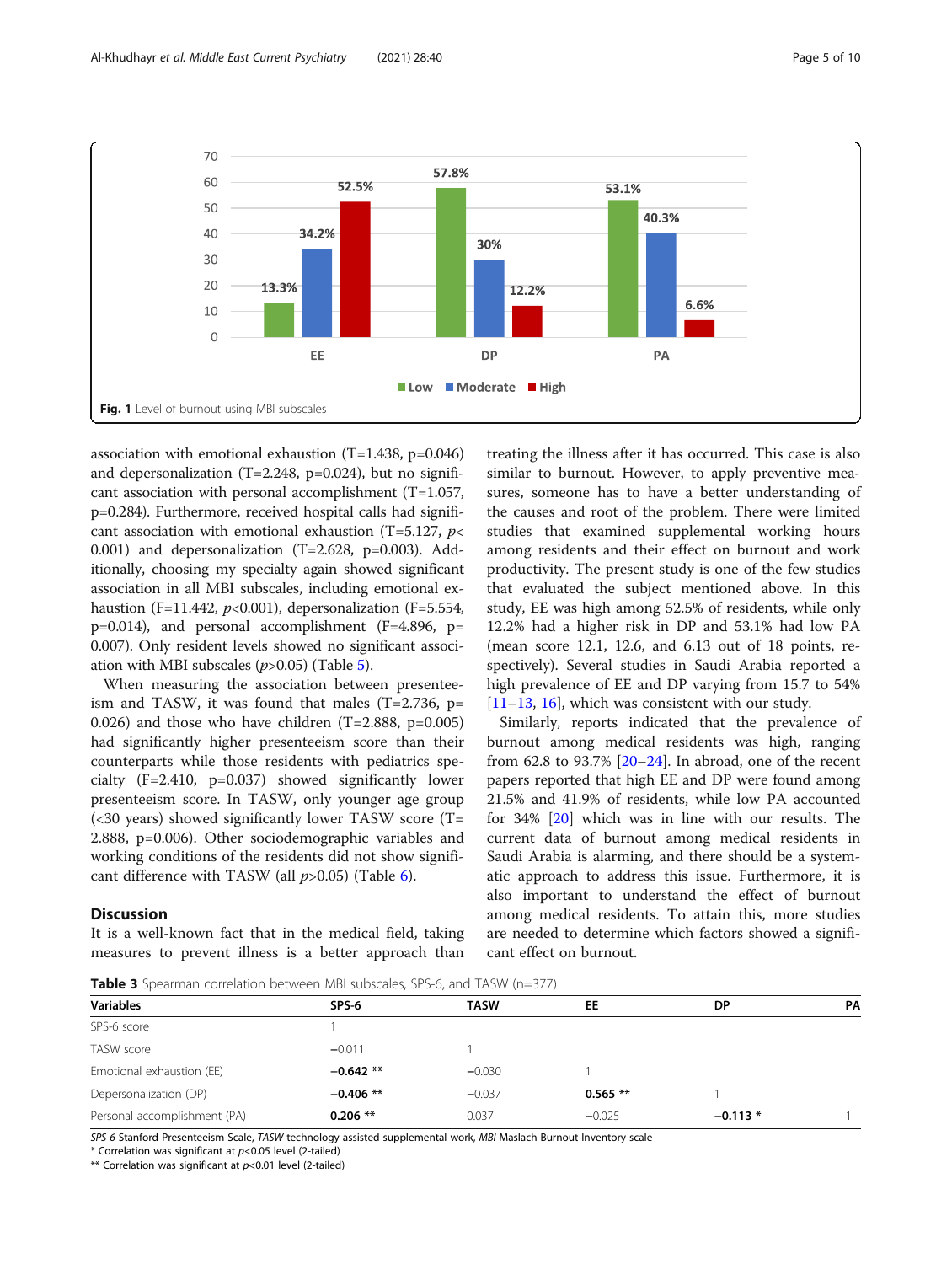| <b>Factor</b>         | <b>EE</b>                       | DP.<br>$Mean \pm SD$ Mean $\pm SD$<br>Total score (18) Total score (18) Total score (18) | PA<br>Mean $\pm$ SD |
|-----------------------|---------------------------------|------------------------------------------------------------------------------------------|---------------------|
| Age group             |                                 |                                                                                          |                     |
|                       | $<$ 30 years 12.3 $\pm$ 4.56    | $6.25 \pm 4.83$                                                                          | $12.6 \pm 3.79$     |
|                       | $≥30 \text{ years}$ 11.7 ± 4.85 | $5.89 \pm 4.93$                                                                          | $12.4 \pm 3.27$     |
| T-test                | 1.187                           | 0.659                                                                                    | 0.525               |
| p-value               | 0.296                           | 0.421                                                                                    | 0.302               |
| Gender                |                                 |                                                                                          |                     |
| Male                  | $11.5 \pm 4.85$                 | $6.61 \pm 5.08$                                                                          | $12.6 \pm 3.62$     |
| Female                | $12.6 \pm 4.45$                 | $5.75 \pm 4.65$                                                                          | $12.6 \pm 3.65$     |
| T-test                | $-2.295$                        | 1.1725                                                                                   | $-0.131$            |
| p-value               | $0.031$ **                      | 0.125                                                                                    | 0.941               |
| Marital status        |                                 |                                                                                          |                     |
|                       | Unmarried $12.3 \pm 4.88$       | $6.35 \pm 5.01$                                                                          | $12.8 \pm 3.69$     |
| Married               | $11.9 \pm 4.86$                 | $5.96 \pm 4.75$                                                                          | $12.4 \pm 3.57$     |
| T-test                | 0.665                           | 0.774                                                                                    | 1.167               |
| <i>p</i> -value 0.296 |                                 | 0.503                                                                                    | 0.147               |
| Having children       |                                 |                                                                                          |                     |
| Yes                   | $11.7 \pm 4.62$                 | $5.83 \pm 4.56$                                                                          | $12.6 \pm 3.53$     |
| No.                   | $12.4 \pm 4.68$                 | $6.34 \pm 5.06$                                                                          | $12.6 \pm 3.69$     |
| T-test                | $-1.420$                        | $-1.004$                                                                                 | $-0.075$            |
| <i>p</i> -value       | 0.105                           | 0.463                                                                                    | 0.808               |

<span id="page-5-0"></span>Table 4 Statistical association between the MBI subscales and the sociodemographic characteristics of residents (n=377)

EE Emotional exhaustion, DP Depersonalization, PA Personal accomplishment

p-value has been calculated using Mann-Whitney U test

\*\* Significant at p<0.05 level

Our study also found that being a female was more likely to be associated with EE than males. On the contrary, in a study of Alhaffar et al. [\[21](#page-8-0)], they found that males had a higher level of burnout than females; in another paper in Saudi Arabia, [\[11\]](#page-8-0) indicated no significant correlation between burnout and gender, which was less substantial than our report. Furthermore, in a study by Al Sareai et al. [\[13](#page-8-0)] they accounted that a higher risk of EE was associated with younger age. This coincided with the paper of Alhaffar et al. [[21\]](#page-8-0) where they documented that age group showed a significant relationship with burnout. However, in our study, although the younger age group showed higher rates of burnout, this did not reach statistical significance, which was similar to the study reported in the USA [\[22](#page-9-0)]. Regarding additional responsibilities such as being married and caring for children, some studies showed no correlation between those factors and burnout. Surprisingly, although it is not statically significant, our data showed that married residents with children had a lower level of burnout, which is consistent with Collier et al.'s study [\[25](#page-9-0)] that considers parenting a protective factor against burnout which might increase humanistic feelings that result in less detachment and depersonalization [\[26](#page-9-0)].

The highest EE and DP scores were found in the second level of residency (R2), and that is probably because of the exams that evaluate the residents' competence for promotion from junior to senior phase in most general residency programs. Several studies reported different findings, such as Aldubai et al. [[27\]](#page-9-0) who find R4 to be the highest in burnout among family medicine residents as it is the last residency level. However, in Martini et al.'s [[26\]](#page-9-0) study, they reported R1 to be the most stressful level, arguing that the transition from a graduate student to a medical practitioner exposes junior residents to greater risk of burnout. The general surgery residents have the highest level of burnout in this study, and this finding is similar to other study conducted in Riyadh [[12\]](#page-8-0). In international studies, obstetrics and gynecology residents were on the top of the list with a burnout rate that reaches 75% [[26\]](#page-9-0). The residents who have on calls "working more than 8 hours per day" have higher EE and DP rate, and this finding was clear in other national study [\[28](#page-9-0)].

The PA score was significantly higher among residents who were satisfied with their choice of specialty. However, those who are not satisfied are significantly higher in EE and DP although the reasons behind their choice of specialty were unclear.

To measure the lost work productivity of medical residents, we used the Stanford Presenteeism Scale (SPS-6) [[10\]](#page-8-0). Apparently, the study suggests that presenteeism posed a serious problem when it comes to the healthcare workplace, arguing that it could reduce the standard quantity or quality of work  $[8, 9]$  $[8, 9]$  $[8, 9]$  $[8, 9]$ . In this study, the mean score of SPS-6 was 18.6 (SD 4.49) out of 30 points. About half of the residents (49.1%) scored above the mean score of SPS-6, indicating a concern in lost work productivity. Our result is higher than the study reported in China [\[23](#page-9-0)], where 30.7% of the doctors accounted for presenteeism syndrome. Being a male and having children, in addition to the training in the general surgery program, appear to be the factors most associated with high presenteeism in our study. However, in a study by Jena et al., none of these factors were a risk factor [[29\]](#page-9-0).

Many of the residents worked extended hours or by bringing work at home to reach the desired work productivity. These supplemental working hours affect their life after work that could lead to more stress [[11](#page-8-0)–[13](#page-8-0)]. Using the technology-assisted supplemental work scale (TASW), we assessed the residents' technology used to do work-related tasks after working hours [[11\]](#page-8-0). The total mean score of TASW was 19.7 (SD 3.75), with 53.8% of respondents reported having a score above the mean indicating a higher rate of supplemental working hours. We find that the younger residents tend to use technology and bring their work home, and this might be due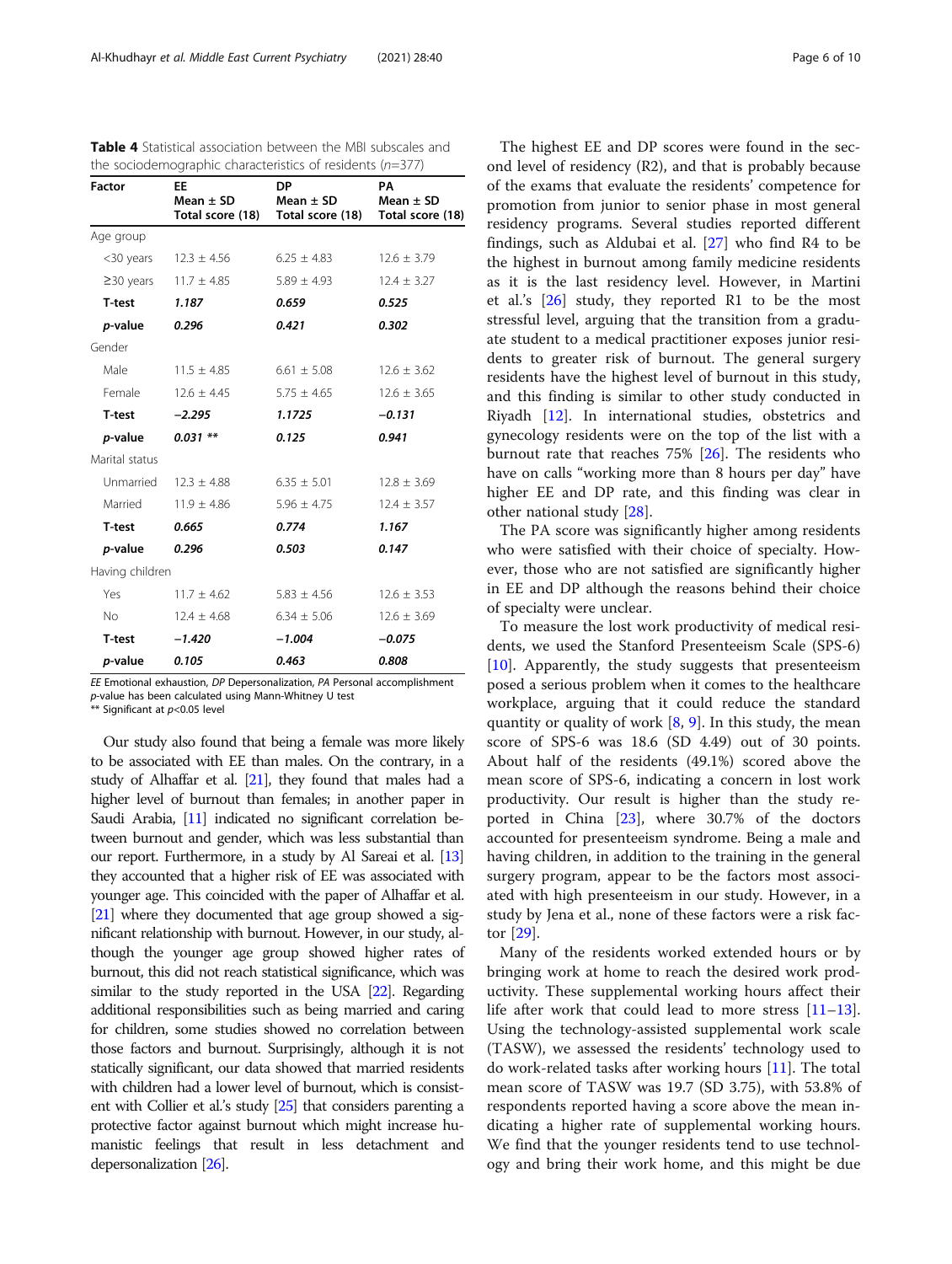#### <span id="page-6-0"></span>**Table 5** Statistical association between the MBI subscales and the working condition of residents ( $n=377$ )

| Factor                                         | 0000.00 and the normal<br>EE.<br>Mean $\pm$ SD<br>Total score (18) | DP<br>Mean $\pm$ SD<br>Total score (18) | PA<br>Mean $\pm$ SD<br>Total score (18) |  |  |
|------------------------------------------------|--------------------------------------------------------------------|-----------------------------------------|-----------------------------------------|--|--|
| Residency level <sup>a</sup>                   |                                                                    |                                         |                                         |  |  |
| R1                                             | $11.9 \pm 5.01$                                                    | $5.35 \pm 5.03$                         | $13.2 \pm 3.95$                         |  |  |
| R <sub>2</sub>                                 | $12.8 \pm 4.58$                                                    | $7.23 \pm 5.23$                         | $12.1 \pm 3.96$                         |  |  |
| R3                                             | $11.7 \pm 4.38$                                                    | $5.68 \pm 4.53$                         | $12.5 \pm 3.26$                         |  |  |
| R4                                             | $11.8 \pm 5.12$                                                    | $6.16 \pm 4.69$                         | $12.8 \pm 3.49$                         |  |  |
| R <sub>5</sub>                                 | $13.1 \pm 3.61$                                                    | $5.80 \pm 4.36$                         | $12.4 \pm 3.32$                         |  |  |
| F-test                                         | 1.059                                                              | 2.011                                   | 0.977                                   |  |  |
| p-value                                        | 0.345                                                              | 0.106                                   | 0.298                                   |  |  |
| Resident program <sup>a</sup>                  |                                                                    |                                         |                                         |  |  |
| Ob-Gyne                                        | $12.4 \pm 4.24$                                                    | $5.89 \pm 5.04$                         | $12.4 \pm 3.39$                         |  |  |
| Internal medicine                              | $12.7 \pm 4.84$                                                    | $7.22 \pm 4.89$                         | $11.9 \pm 3.64$                         |  |  |
| General surgery                                | $12.1 \pm 4.34$                                                    | $6.31 \pm 3.95$                         | $13.4 \pm 3.98$                         |  |  |
| Family medicine                                | $11.5 \pm 4.86$                                                    | $5.61 \pm 5.04$                         | $12.7 \pm 3.56$                         |  |  |
| Pediatrics                                     | $14.3 \pm 2.75$                                                    | $6.50 \pm 5.16$                         | $13.2 \pm 3.22$                         |  |  |
| Others                                         | $10.9 \pm 4.92$                                                    | $5.04 \pm 4.77$                         | $12.3 \pm 3.68$                         |  |  |
| F-test                                         | 2.860                                                              | 1.727                                   | 1.422                                   |  |  |
| p-value                                        | $0.022$ **                                                         | 0.063                                   | 0.116                                   |  |  |
| Location of center b                           |                                                                    |                                         |                                         |  |  |
| Non-Eastern region                             | $12.5 \pm 4.91$                                                    | $6.76 \pm 4.96$                         | $12.8 \pm 3.57$                         |  |  |
| Eastern region                                 | $11.8 \pm 4.44$                                                    | $5.63 \pm 4.74$                         | $12.4 \pm 3.67$                         |  |  |
| T-test                                         | 1.438                                                              | 2.248                                   | 1.057                                   |  |  |
| p-value                                        | $0.046$ **                                                         | $0.024$ **                              | 0.284                                   |  |  |
| Type of center b                               |                                                                    |                                         |                                         |  |  |
| Government                                     | $12.1 \pm 4.67$                                                    | $6.19 \pm 4.87$                         | $12.5 \pm 3.64$                         |  |  |
| Private                                        | $12.2 \pm 4.64$                                                    | $5.05 \pm 4.62$                         | $14.3 \pm 2.90$                         |  |  |
| <b>T-test</b>                                  | $-0.123$                                                           | 1.052                                   | $-2.291$                                |  |  |
| p-value                                        | 0.975                                                              | 0.289                                   | $0.015**$                               |  |  |
| Type of medical records b                      |                                                                    |                                         |                                         |  |  |
| Paper                                          | $12.7 \pm 4.30$                                                    | $6.58 \pm 4.97$                         | $12.1 \pm 3.74$                         |  |  |
| Electronic                                     | $11.7 \pm 4.86$                                                    | $5.83 \pm 4.77$                         | $12.9 \pm 3.52$                         |  |  |
| <b>T-test</b>                                  | 1.969                                                              | 1.484                                   | $-0.293$                                |  |  |
| p-value                                        | 0.091                                                              | 0.148                                   | $0.017**$                               |  |  |
| Received hospital calls b                      |                                                                    |                                         |                                         |  |  |
| Yes                                            | $12.9 \pm 4.15$                                                    | $6.61 \pm 4.75$                         | $12.8 \pm 3.51$                         |  |  |
| No                                             | $10.5 \pm 5.11$                                                    | $5.25 \pm 4.95$                         | $12.2 \pm 3.81$                         |  |  |
| T-test                                         | 5.127                                                              | 2.628                                   | 1.556                                   |  |  |
| p-value                                        | $< 0.001$ **                                                       | $0.003$ **                              | 0.172                                   |  |  |
| I would choose my specialty again <sup>a</sup> |                                                                    |                                         |                                         |  |  |
| Strongly disagree/disagree                     | $13.1 \pm 5.02$                                                    | $7.61 \pm 5.55$                         | $11.5 \pm 3.79$                         |  |  |
| Neutral                                        | $13.6 \pm 4.13$                                                    | $6.43 \pm 4.79$                         | $12.4 \pm 3.53$                         |  |  |
| Strongly agree/agree                           | $11.1 \pm 4.52$                                                    | $5.49 \pm 4.53$                         | $13.0 \pm 3.54$                         |  |  |
| F-test                                         | 11.442                                                             | 5.554                                   | 4.896                                   |  |  |
| p-value                                        | $< 0.001$ **                                                       | $0.014$ **                              | $0.007$ **                              |  |  |

EE Emotional exhaustion, DP Depersonalization, PA Personal accomplishment<br><sup>a</sup>p-value has been calculated using Kruskal-Wallis Test<br><sup>b</sup>p-value has been calculated using Mann-Whitney U test<br>\*\*Significant at p<0.05 level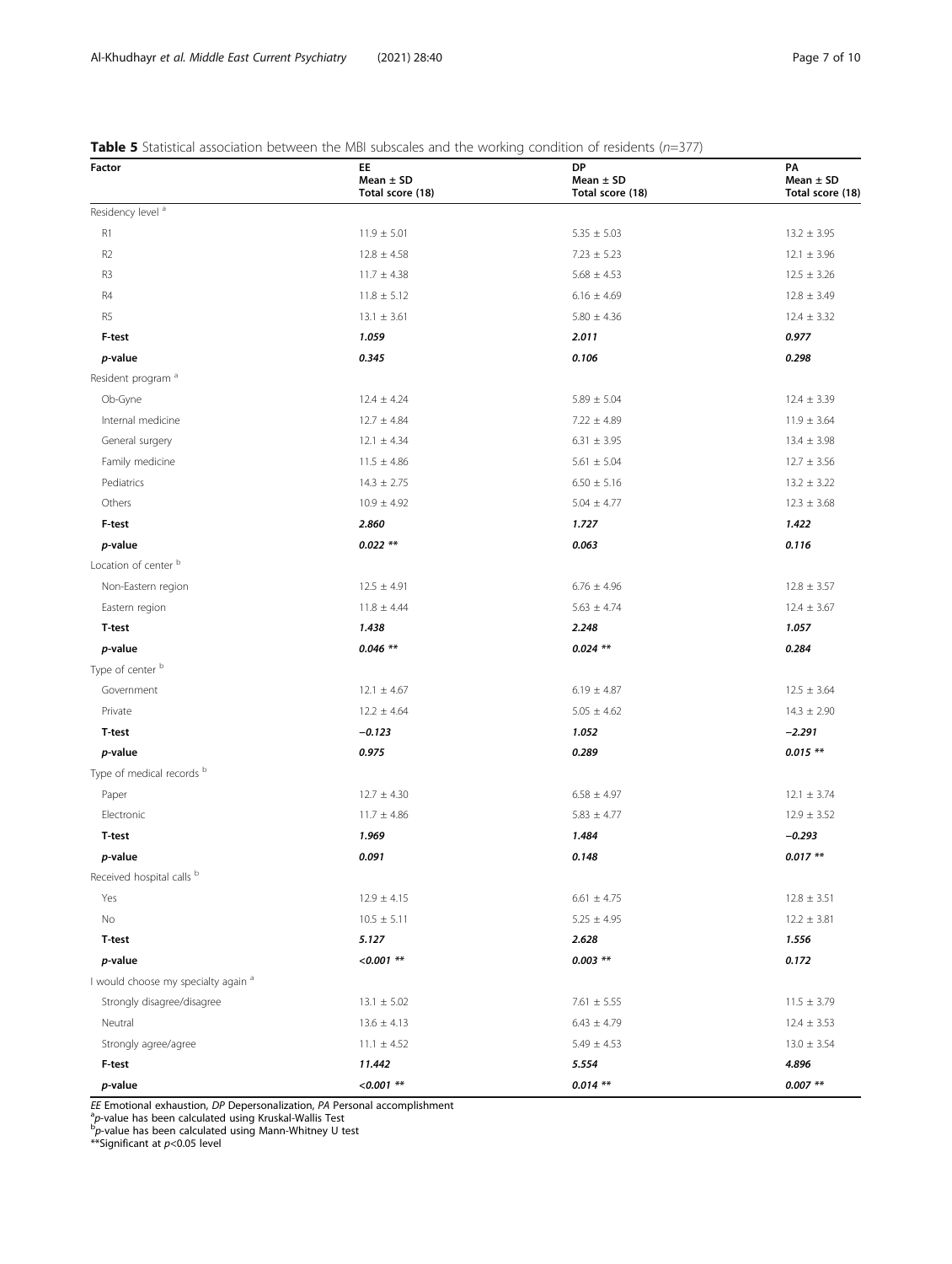| Factor                        | Presenteeism<br>Mean $\pm$ SD<br>Score (30) | F/T test; p-value   | <b>TASW</b><br>Mean $\pm$ SD<br><b>Score (30)</b> | F/T test; p-value |
|-------------------------------|---------------------------------------------|---------------------|---------------------------------------------------|-------------------|
| Age group b                   |                                             |                     |                                                   |                   |
| <30 years                     | $18.5 \pm 4.57$                             | T=0.299; 0.607      | $20.1 \pm 3.59$                                   | T=2.888; 0.006 ** |
| $\geq$ 30 years               | $18.4 \pm 4.33$                             |                     | $18.9 \pm 3.95$                                   |                   |
| Gender <sup>b</sup>           |                                             |                     |                                                   |                   |
| Male                          | $19.1 \pm 4.28$                             | T=2.376; 0.026 **   | $19.5 \pm 3.81$                                   | $T=-0.914; 0.497$ |
| Female                        | $17.9 \pm 4.28$                             |                     | $19.8 \pm 3.69$                                   |                   |
| Marital status <sup>b</sup>   |                                             |                     |                                                   |                   |
| Unmarried                     | $17.9 \pm 4.30$                             | $T=-1.993; 0.065$   | $19.9 \pm 3.71$                                   | $T=1.043; 0.267$  |
| Married                       | $18.9 \pm 4.60$                             |                     | $19.5 \pm .77$                                    |                   |
| Having children <sup>b</sup>  |                                             |                     |                                                   |                   |
| Yes                           | $19.2 \pm 4.47$                             | T=2.888; 0.005 **   | $19.4 \pm 3.87$                                   | $T=-1.283; 0.221$ |
| No                            | $17.9 \pm 4.43$                             |                     | $19.9 \pm 3.65$                                   |                   |
| Residency level <sup>a</sup>  |                                             |                     |                                                   |                   |
| R1                            | $18.7 \pm 4.79$                             | F=1.322; 0.218      | $19.6 \pm 3.81$                                   | F=0.380; 0.670    |
| R <sub>2</sub>                | $17.8 \pm 4.54$                             |                     | $19.7 \pm 3.67$                                   |                   |
| R3                            | $19.1 \pm 4.41$                             |                     | $19.5 \pm 3.71$                                   |                   |
| R4                            | $18.1 \pm 4.53$                             |                     | $19.8 \pm 4.03$                                   |                   |
| R <sub>5</sub>                | $18.3 \pm 3.25$                             |                     | $20.6 \pm 3.33$                                   |                   |
| Resident program <sup>a</sup> |                                             |                     |                                                   |                   |
| Ob-Gyne                       | $17.5 \pm 3.97$                             | $F=2.410; 0.037$ ** | $19.2 \pm 4.15$                                   | F=0.615; 0.710    |
| Internal medicine             | $17.9 \pm 4.89$                             |                     | $19.6 \pm 3.29$                                   |                   |
| General surgery               | $18.9 \pm 4.55$                             |                     | $19.7 \pm 3.75$                                   |                   |
| Family medicine               | $18.8 \pm 4.44$                             |                     | $19.7 \pm 3.94$                                   |                   |
| Pediatrics                    | $16.7 \pm 4.19$                             |                     | $19.1 \pm 4.16$                                   |                   |
| Others                        | $19.6 \pm 3.86$                             |                     | $20.4 \pm 3.56$                                   |                   |

<span id="page-7-0"></span>

| Table 6 Statistical association between the presenteeism and TASW among the sociodemographics and the working condition of |  |  |  |  |  |  |  |
|----------------------------------------------------------------------------------------------------------------------------|--|--|--|--|--|--|--|
| residents (n=377)                                                                                                          |  |  |  |  |  |  |  |

<sup>a</sup>p-value has been calculated using Kruskal-Wallis test<br><sup>b</sup>n value has been calculated using Mann Whitney U.

 $\overline{p}$ -value has been calculated using Mann-Whitney U test

\*\*Significant at  $p<$  0.05 level

to the huge engagement of the young generation in technology.

One of the most recent studies conducted in France reported that self-reported burnout and presenteeism were both associated with a higher risk of EE [[17](#page-8-0)]. This corroborated the study done in China, where it indicated that physicians with a medium and high degree of EE were more likely to practice presenteeism [[7](#page-8-0), [23\]](#page-9-0). This had also been validated in our study, as presenteeism showed a significant effect in all MBI subscales, including EE, DP, and PA. Moreover, data in this study revealed that TASW has a positive correlation with burnout, but it was not statically significant. While there were limited papers that examined the effect of TASW in burnout, one of the literature mentioned that the use of technological tools excessively to accomplish pending works increased the level of stress resulting in burnout. However, respondents argued that it was difficult to separate from works, even at home and on weekends [[22\]](#page-9-0).

Our study is limited by the small number of participants in each specialty and the low completion rate, which may affect our results and make it difficult to predict the burnout level in those who did not respond. Furthermore, some factors that might influence burnout, such as medical condition; financial issues; immigration; and daily habits such as diet, exercise, and substance use, are not covered in our study. In addition, to our knowledge, this is the first paper in Saudi Arabia that measures the consumed time of the residents in doing supplemental work right after the duty using technology, so there was a limitation in comparing our data with other local studies. Finally, our study is a cross-sectional study, so we cannot identify the direction of the associations.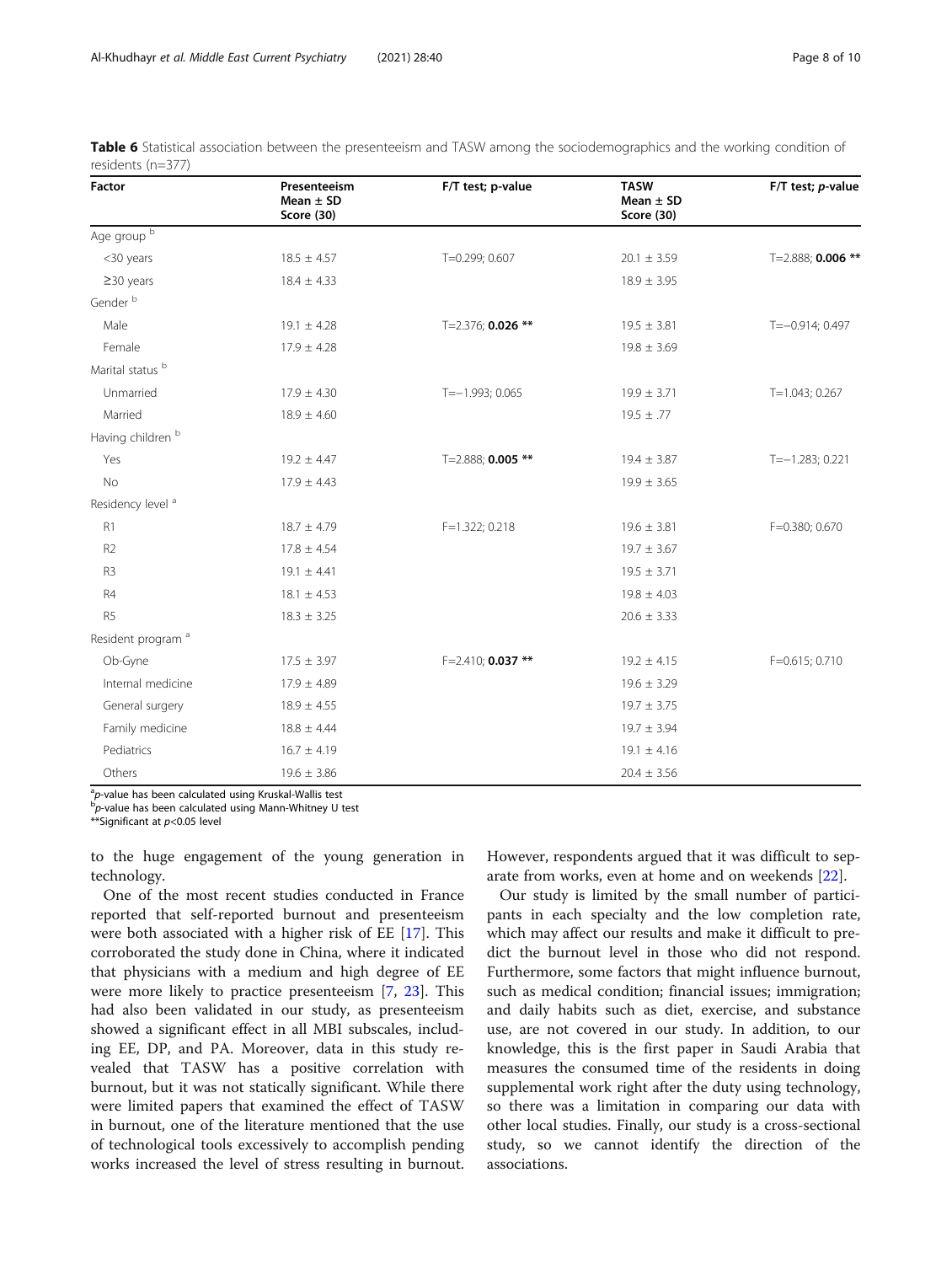#### <span id="page-8-0"></span>Conclusion

Burnout "specifically Emotional Exhaustion" was noted to be significantly high among residents in different specialties in Saudi Arabia. Furthermore, several factors in the study were evidently demonstrated to be highly related to burnout which is directly associated with lost work productivity. However, our study suggests that extra working hours at home using technology were not associated with burnout or an increase in productivity.

Many strategies are recommended to overcome residents' burnout and increase work productivity consequently, such as hiring more residents in high-workload specialties, engaging the residents in more entertainment activities, enrolling the new residents in occupational health awareness program to help them deal with residency challenges effectively, activating well-structured mental health insurance for the residents, and creating a monitoring system to make sure that training facility is not violating the ministry of health policies regarding working hours and on-call duties. However, further research is needed to explore additional factors that may exacerbate burnout and justify burnout's associated effect on lost work productivity, as well as prove whether supplemental working hours influence burnout.

#### Abbreviations

TASW: Technology-assisted supplemental work; MBI: The Maslach Burnout Inventory scale; EE: Emotional exhaustion; DP: Depersonalization; PA: Personal accomplishment; SPS-6: Stanford Presenteeism Scale; SCFHS: Saudi Commission for Health Specialties

#### Acknowledgements

The researchers would like to thank the residents who participated in this study and Saudi Commission for Health Specialties to facilitate collection of data. Acknowledgment is to the Middle East Current Psychiatry Journal for their publishing support.

#### Authors' contributions

QJ: came up with the research idea and designed the study. AK: acquisition of data, analysis, and interpretation of data; wrote the article; revised the article; and finalized the version to be published. MA: acquisition of data, analysis, interpretation of data, and responsibility for the integrity of the work as a whole. All authors contributed to writing and revising the manuscript. The authors read and approved the final manuscript.

#### Funding

No funds

#### Availability of data and materials

The data supporting the findings in this study are confidentially available from the corresponding author upon reasonable request.

#### **Declarations**

#### Ethics approval and consent to participate

Written informed consent was obtained from all participants. The study was ethically approved by the institutional review board at King Fahad Hospital (ethical approval no. E-18-2019, received on July 11, 2019).

#### Consent for publication

Not applicable.

#### Competing interests

The authors declare that they have competing interests.

Received: 26 April 2021 Accepted: 28 June 2021 Published online: 26 August 2021

#### References

- 1. Fenner GH, Renn RW (2004) Technology-assisted supplemental work: construct definition and a research framework. Hum Resour Manage. 43(2- 3):179–200. <https://doi.org/10.1002/hrm.20014>
- 2. Kotecha K, Ukpere W, Geldenhuys M (2015) Validating the technologyassisted supplemental work scale (TASW). Corp Ownersh Control 12(2 CONT4):475–481. <https://doi.org/10.22495/cocv12i2c4p7>
- 3. Diaz I, Chiaburu DS, Zimmerman RD, Boswell WR (2012) Communication technology: pros and cons of constant connection to work. J Vocation Behav 80(2):500–508. <https://doi.org/10.1016/j.jvb.2011.08.007>
- 4. Sonnentag S (2001) Work, recovery activities, and individual well-being: a diary study. J Occup Health Psychol. 6(3):196–210. [https://doi.org/10.1037/1](https://doi.org/10.1037/1076-8998.6.3.196) [076-8998.6.3.196](https://doi.org/10.1037/1076-8998.6.3.196)
- 5. Fenner GH. Technology-assisted supplemental work: an empirical examination of its antecedents, outcomes, and moderators. 2006. doi: 3230949
- 6. Hatteland I, Ingemundsen KH. How technoleogy-assisted supplemental work influences burnout and work Engagement. 2018. [https://biopen.bi.no/](https://biopen.bi.no/bixmlui/bitstream/handle/11250/2578783/2039808.pdf?sequence=1) [bixmlui/bitstream/handle/11250/2578783/2039808.pdf?sequence=1](https://biopen.bi.no/bixmlui/bitstream/handle/11250/2578783/2039808.pdf?sequence=1)
- 7. Maslach C, Jackson SE, Leiter MP (1997) Maslach Burnout Inventory. In: Evaluating stress: a book of resources, 3rd edn. Scarecrow Education, Lanham, pp 191–218
- 8. Maslach C, Schaufeli WB, Leiter MP, Goldberg J (2003) Job burnout: new directions in research and intervention. Curr Dir Psychol Sci 12:189–192. 2
- 9. Rotenstein LS, Torre M, Ramos MA, Rosales RC, Guille C, Sen S, Mata DA (2018) Prevalence of burnout among physicians: a systematic review. JAMA. 320(11):1131–1150. <https://doi.org/10.1001/jama.2018.12777>
- 10. Al-Youbi RA, Jan MM (2013) Burnout syndrome in pediatric practice. Oman Med J. 28(4):252–254. <https://doi.org/10.5001/omj.2013.71>
- 11. Aldrees T, Badri M, Islam T, Alqahtani K (2015) Burnout among otolaryngology residents in Saudi Arabia: a multicenter study. J Surg Educ 72(5):844–848. <https://doi.org/10.1016/j.jsurg.2015.02.006>
- 12. Aldrees TM, Aleissa S, Zamakhshary M, Badri M, Sadat-Ali M (2013) Physician well-being: prevalence of burnout and associated risk factors in a tertiary hospital, Riyadh, Saudi Arabia. Ann Saudi Med. [https://doi.org/10.5144/02564](https://doi.org/10.5144/02564947.2013.451) [947.2013.451](https://doi.org/10.5144/02564947.2013.451)
- 13. Al Sareai NS, Al Khaldi YM, Mostafa OA, Abdel Fattah MM (2018) Magnitude and risk factors for burnout among primary health care physicians in Asir province, Saudi Arabia. Eastern Mediterr Health J 19(5):426–434. [https://doi.](https://doi.org/10.26719/2013.19.5.426) [org/10.26719/2013.19.5.426](https://doi.org/10.26719/2013.19.5.426)
- 14. Cohen JS, Patten S (2005) Well-being in residency training: a survey examining resident physician satisfaction both within and outside of residency training and mental health in Alberta. BMC Med Educ 5:21. <https://doi.org/10.1186/1472-6920-5-21>
- 15. Ishak WW, Lederer S, Mandili C et al (2009) Burnout during residency training: a literature review. J Grad Med Educ 1(2):236–242. [https://doi.org/1](https://doi.org/10.4300/JGME-D-09-00054.1) [0.4300/JGME-D-09-00054.1](https://doi.org/10.4300/JGME-D-09-00054.1)
- 16. Edington DW (2001) Emerging research: a view from one research center. Am J Health Promotion 15(5):341–349. [https://doi.org/10.4278/0890117115.](https://doi.org/10.4278/0890117115.5.341) [5.341](https://doi.org/10.4278/0890117115.5.341)
- 17. Loeppke R, Taitel M, Haufle V, Parry T, Kessler RC, Jinnett K (2009) Health and productivity as a business strategy: a multiemployer study. J Occup Environ Med 51(4):411–428. <https://doi.org/10.1097/JOM.0b013e3181a39180>
- 18. Koopman C, Pelletier KR, Murray JF, Sharda CE, Berger ML, Turpin RS, Hackleman P, Gibson P, Holmes DM, Bendel T (2002) Stanford presenteeism scale: health status and employee productivity. J Occup Environ Med 44(1): 14–20. <https://doi.org/10.1097/00043764-200201000-00004>
- 19. Alghamdi OI. Saudi Commission for Health Specialties Department of Medical Education & Postgraduate Studies 2015. 2015. [https://www.scfhs.](https://www.scfhs.org.sa/en/Media/OtherPublications/Documents/MedicalSpecialtySelectionGuide.pdf) [org.sa/en/Media/OtherPublications/Documents/MedicalSpecia](https://www.scfhs.org.sa/en/Media/OtherPublications/Documents/MedicalSpecialtySelectionGuide.pdf) [ltySelectionGuide.pdf](https://www.scfhs.org.sa/en/Media/OtherPublications/Documents/MedicalSpecialtySelectionGuide.pdf)
- 20. Deschamps F, Castanon J, Laraqui O, Manar N, Laraqui C (2018) Professional risk factors for burnout among medical residents. J Community Med Health Educ. 8(596):2161–0711
- 21. Alhaffar BA, Abbas G, Alhaffar AA (2019) The prevalence of burnout syndrome among resident physicians in Syria. J Occup Med Toxicol 14(1):1–8